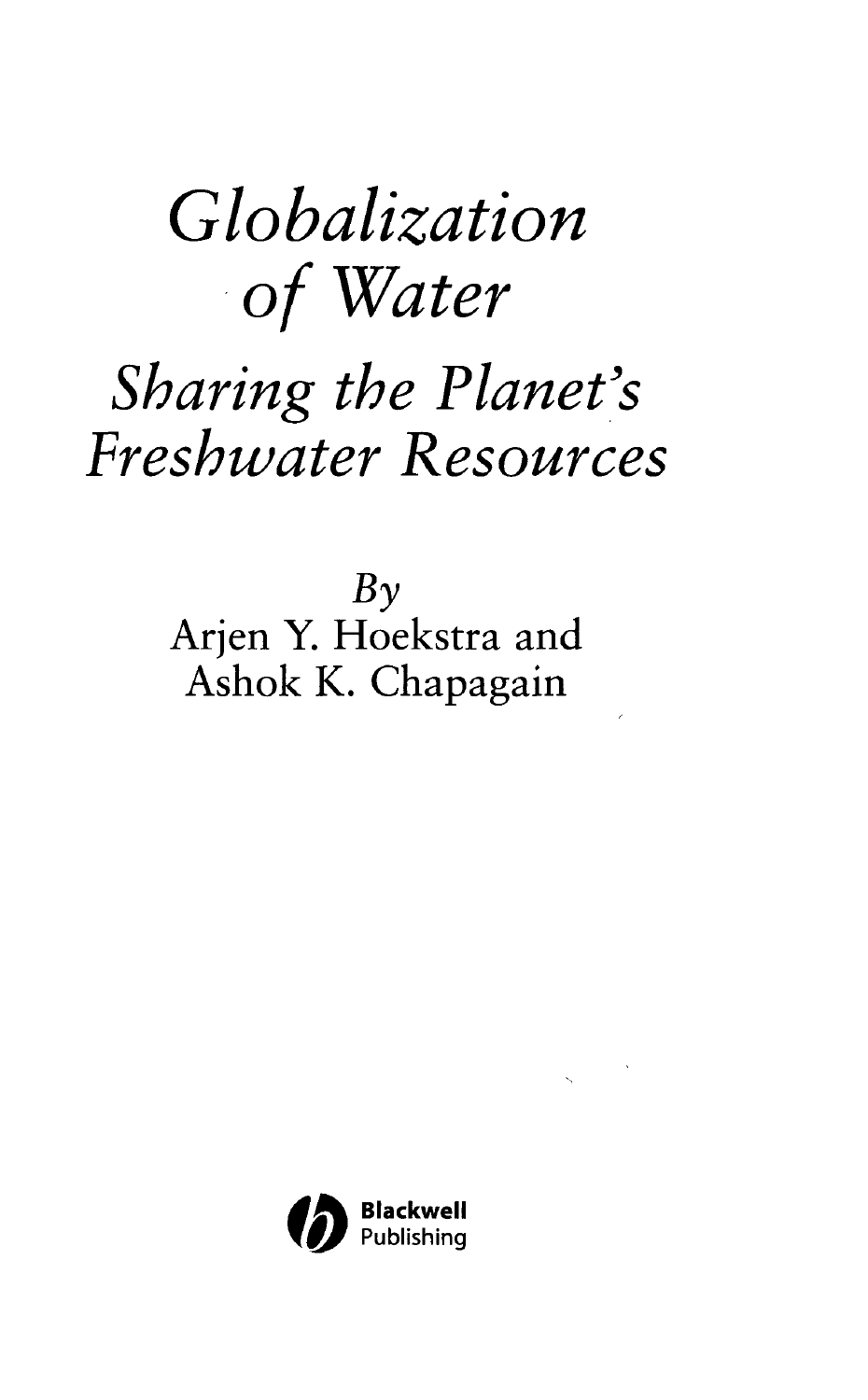## **Contents**

|         | List of Maps                                     | <b>V111</b> |
|---------|--------------------------------------------------|-------------|
| Preface |                                                  | x           |
| 1       | Introduction                                     | 1           |
| 2       | How Much Water is Used for Producing             |             |
|         | our Goods and Services?                          | 7           |
|         | Virtual Water                                    | 8           |
|         | How to Estimate the Virtual-Water Content of     |             |
|         | an Agricultural Product                          | 10          |
|         | Water Use for Crop and Livestock Products        | 12          |
|         | Water Use for Industrial Products                | 15          |
|         | <b>Water for Domestic Services</b>               | 16          |
| 3       | Virtual-Water Flows Between Nations as a Result  |             |
|         | of Trade in Agricultural and Industrial Products | 19          |
|         | Virtual-Water "Trade" or "Transfer"?             | 20          |
|         | How to Assess International Virtual-Water Flows  | 20          |
|         | <b>International Virtual-Water Flows</b>         | 22          |
|         | Virtual-Water Flows Between World Regions        | 25          |
|         | Are Consumers Co-Responsible for the Effects     |             |
|         | of Water Use?                                    | 27          |
|         | The Relation Between Trade and Water Scarcity    | 28          |
| 4       | Water Saving Through International Trade in      | J.          |
|         | <b>Agricultural Products</b>                     | 31          |
|         | Method                                           | 34          |
|         | National Water Savings                           | 36          |
|         | <b>National Water Losses</b>                     | 39          |
|         | Global Water Savings                             | 42          |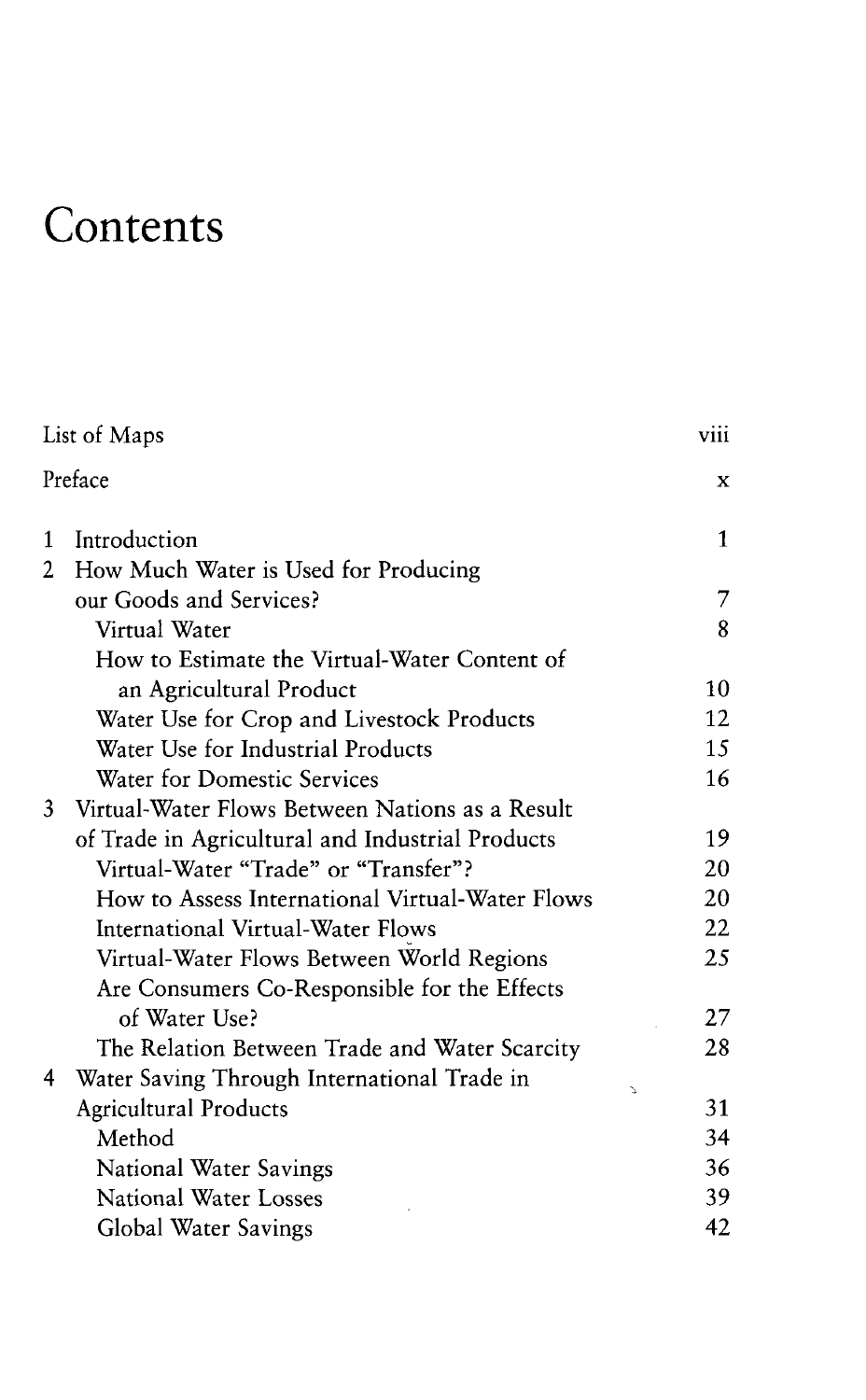vi CONTENTS

|    | Global Blue Water Savings at the Cost of Green            |     |
|----|-----------------------------------------------------------|-----|
|    | <b>Water Losses</b>                                       | 47  |
|    | Physical versus Economic Savings                          | 48  |
|    | The Downside of Virtual-Water Import                      |     |
|    | as a Solution to Water Scarcity                           | 49  |
| 5  | The Water Footprints of Nations                           | 51  |
|    | Two Methods of Assessing the Water Footprint              |     |
|    | of a Nation                                               | 53  |
|    | Internal and External Water Footprint                     | 54  |
|    | Water Footprints of Nations                               | 55  |
|    | <b>Determining Factors</b>                                | 61  |
|    | How can Water Footprints be Reduced?                      | 63  |
|    | The Water Footprint as a New Indicator of                 |     |
|    | Water Use                                                 | 64  |
| 6  | The Water Footprints of Morocco and the Netherlands       | 67  |
|    | Virtual-Water Flows and Balances                          | 68  |
|    | Agricultural Water Footprints of Morocco and              |     |
|    | the Netherlands                                           | 70  |
|    | <b>Water Savings</b>                                      | 71  |
|    | Trade in the Context of Managing Water                    | 73  |
| 7. | Virtual- versus Real-Water Transfers Within China         | 75  |
|    | Assessing Virtual-Water Flows Between Regions in China    | 76  |
|    | Virtual-Water Content per Product Category per Region     | 77  |
|    | Food Trade Within China                                   | 78  |
|    | Virtual-Water Transfers Within China                      | 79  |
|    | Virtual- versus Real-Water Budgets                        | 80  |
|    | Virtual-Water Transfers in Relation to Water Availability | 82  |
|    | North-South Virtual-Water Flows in Relation to            |     |
|    | the South-North Water Transfer Project                    | 82  |
| 8  | The Water Footprint of Coffee and Tea Consumption         | 85  |
|    | Virtual-Water Content of Coffee and Tea in                |     |
|    | <b>Different Production Stages</b>                        | 87  |
|    | Virtual-Water Flows Related to the Trade                  |     |
|    | in Coffee and Tea                                         | 93  |
|    | The Water Needed to Drink a Cup of Coffee or Tea          | 98  |
|    | The Water Footprint of Coffee and Tea Consumption         | 98  |
| 9  | The Water Footprint of Cotton Consumption                 | 103 |
|    | Green, Blue, and Gray Water                               | 105 |
|    | The Virtual-Water Content of Seed Cotton                  | 107 |

 $\ddot{\phantom{a}}$ 

 $\bar{\chi}$ 

 $\overline{\phantom{a}}$ 

 $\hat{\mathbf{r}}$